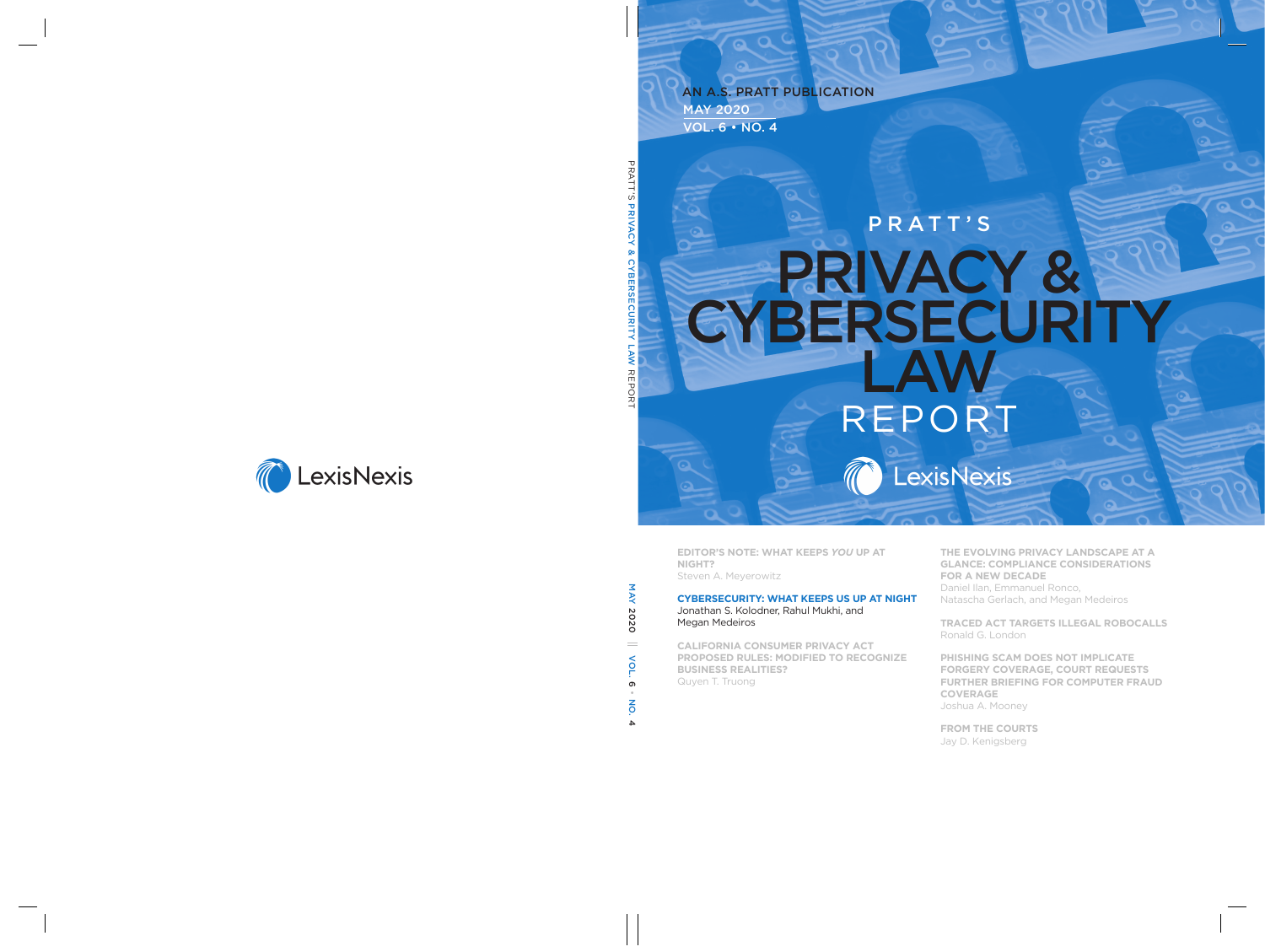## Pratt's Privacy & Cybersecurity Law Report

| <b>VOLUME 6</b>                                                    | <b>NUMBER 4</b>                                                                                                                            | <b>MAY 2020</b> |
|--------------------------------------------------------------------|--------------------------------------------------------------------------------------------------------------------------------------------|-----------------|
| Editor's Note: What Keeps You Up at Night?<br>Steven A. Meyerowitz |                                                                                                                                            | 99              |
| Cybersecurity: What Keeps Us Up at Night                           | Jonathan S. Kolodner, Rahul Mukhi, and Megan Medeiros                                                                                      | 101             |
| <b>Business Realities?</b><br>Quyen T. Truong                      | California Consumer Privacy Act Proposed Rules: Modified to Recognize                                                                      | 106             |
| for a New Decade                                                   | The Evolving Privacy Landscape at a Glance: Compliance Considerations<br>Daniel Ilan, Emmanuel Ronco, Natascha Gerlach, and Megan Medeiros | 110             |
| <b>TRACED Act Targets Illegal Robocalls</b><br>Ronald G. London    |                                                                                                                                            | 114             |
| Further Briefing for Computer Fraud Coverage<br>Joshua A. Mooney   | Phishing Scam Does Not Implicate Forgery Coverage, Court Requests                                                                          | 117             |
| <b>From the Courts</b><br>Jay D. Kenigsberg                        |                                                                                                                                            | 122             |

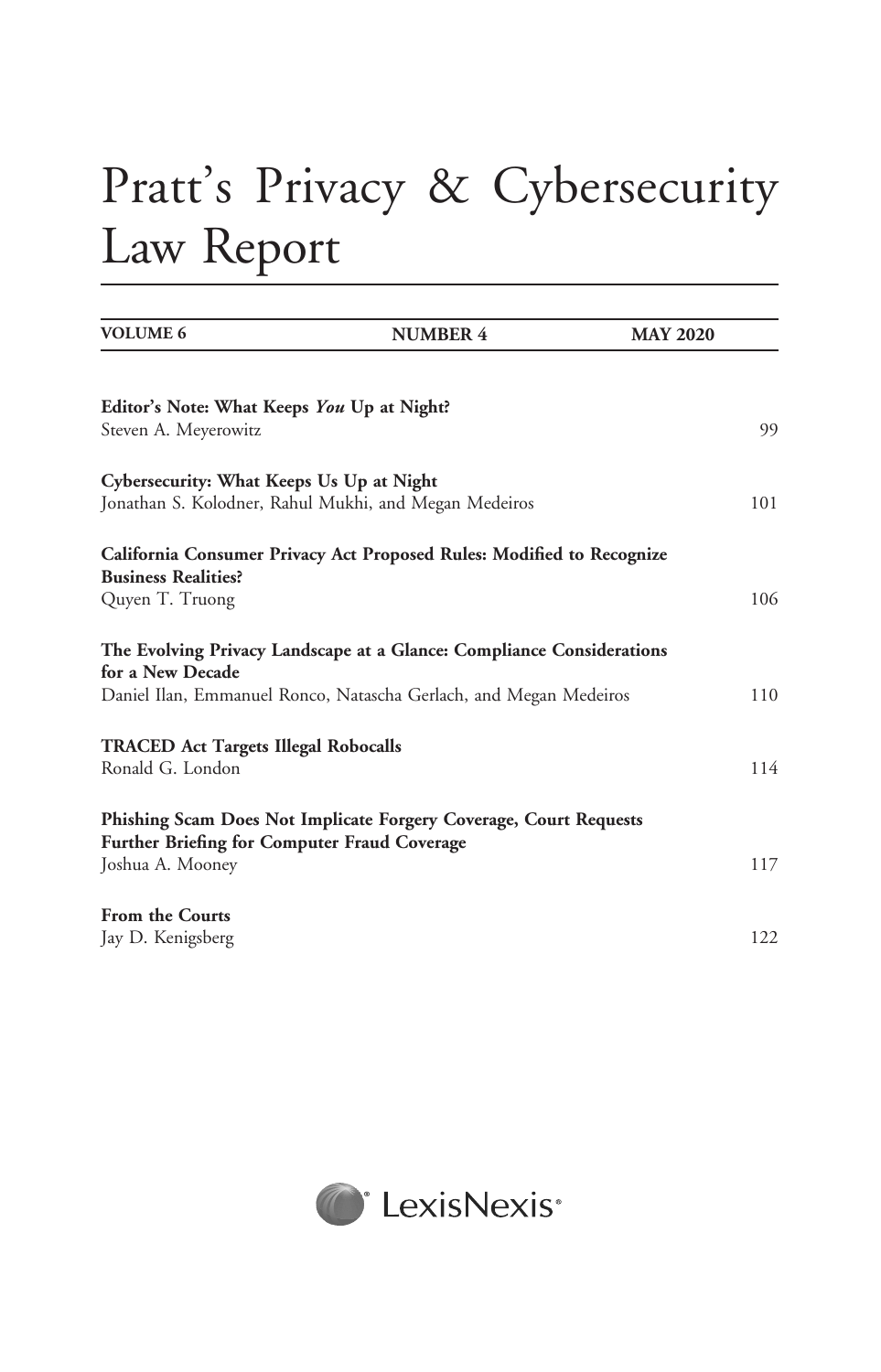#### QUESTIONS ABOUT THIS PUBLICATION?

| For questions about the Editorial Content appearing in these volumes or reprint permission, please contact: |                  |  |
|-------------------------------------------------------------------------------------------------------------|------------------|--|
|                                                                                                             |                  |  |
|                                                                                                             |                  |  |
| For assistance with replacement pages, shipments, billing or other customer service matters, please call:   |                  |  |
|                                                                                                             |                  |  |
|                                                                                                             |                  |  |
|                                                                                                             | $(800)$ 828-8341 |  |
|                                                                                                             |                  |  |
| For information on other Matthew Bender publications, please call                                           |                  |  |
|                                                                                                             |                  |  |
|                                                                                                             |                  |  |

ISBN: 978-1-6328-3362-4 (print) ISBN: 978-1-6328-3363-1 (eBook)

ISSN: 2380-4785 (Print) ISSN: 2380-4823 (Online)

Cite this publication as:

[author name], [article title], [vol. no.] PRATT'S PRIVACY & CYBERSECURITY LAW REPORT [page number] (LexisNexis A.S. Pratt);

Laura Clark Fey and Jeff Johnson, Shielding Personal Information in eDiscovery, [6] PRATT's PRIVACY & CYBERSECURITY LAW REPORT [99] (LexisNexis A.S. Pratt)

This publication is sold with the understanding that the publisher is not engaged in rendering legal, accounting, or other professional services. If legal advice or other expert assistance is required, the services of a competent professional should be sought.

LexisNexis and the Knowledge Burst logo are registered trademarks of Reed Elsevier Properties Inc., used under license. A.S. Pratt is a trademark of Reed Elsevier Properties SA, used under license.

Copyright  $@$  2020 Reed Elsevier Properties SA, used under license by Matthew Bender & Company, Inc. All Rights Reserved.

No copyright is claimed by LexisNexis, Matthew Bender & Company, Inc., or Reed Elsevier Properties SA, in the text of statutes, regulations, and excerpts from court opinions quoted within this work. Permission to copy material may be licensed for a fee from the Copyright Clearance Center, 222 Rosewood Drive, Danvers, Mass. 01923, telephone (978) 750-8400.

An A.S. Pratt™ Publication Editorial

Editorial Offices 630 Central Ave., New Providence, NJ 07974 (908) 464-6800 201 Mission St., San Francisco, CA 94105-1831 (415) 908-3200 <www.lexisnexis.com>

#### MATTHEW<sup>O</sup>BENDER

(2020–Pub. 4939)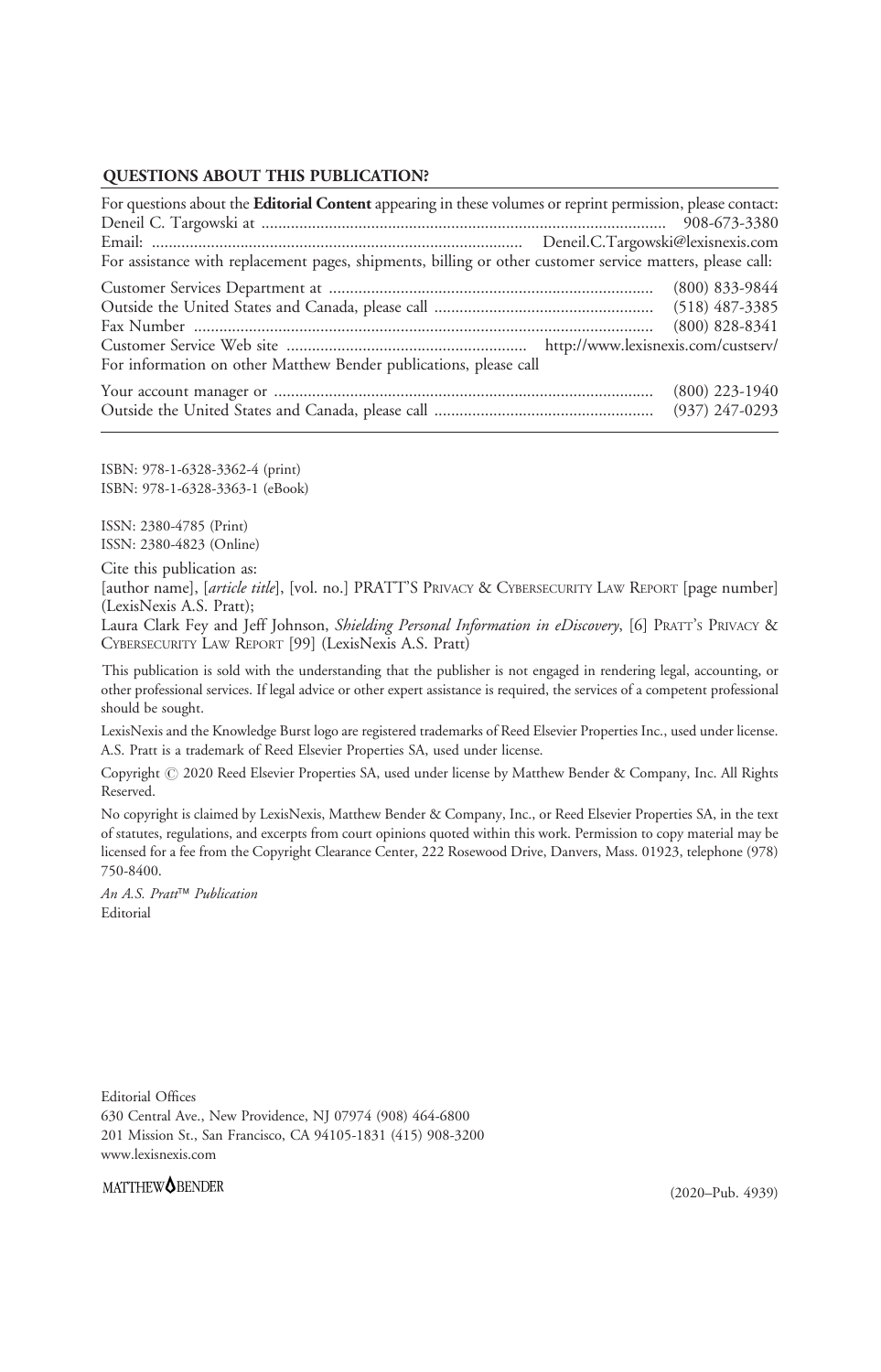### Editor-in-Chief, Editor & Board of Editors

#### EDITOR-IN-CHIEF

STEVEN A. MEYEROWITZ President, Meyerowitz Communications Inc.

#### EDITOR

VICTORIA PRUSSEN SPEARS Senior Vice President, Meyerowitz Communications Inc.

#### BOARD OF EDITORS

EMILIO W. CIVIDANES Partner, Venable LLP

CHRISTOPHER G. CWALINA Partner, Holland & Knight LLP

> RICHARD D. HARRIS Partner, Day Pitney LLP

DAVID KALAT Director, Berkeley Research Group

JAY D. KENIGSBERG Senior Counsel, Rivkin Radler LLP

DAVID C. LASHWAY Partner, Baker & McKenzie LLP

ALAN CHARLES RAUL Partner, Sidley Austin LLP

RANDI SINGER Partner, Weil, Gotshal & Manges LLP

JOHN P. TOMASZEWSKI Senior Counsel, Seyfarth Shaw LLP

TODD G. VARE Partner, Barnes & Thornburg LLP

> THOMAS F. ZYCH Partner, Thompson Hine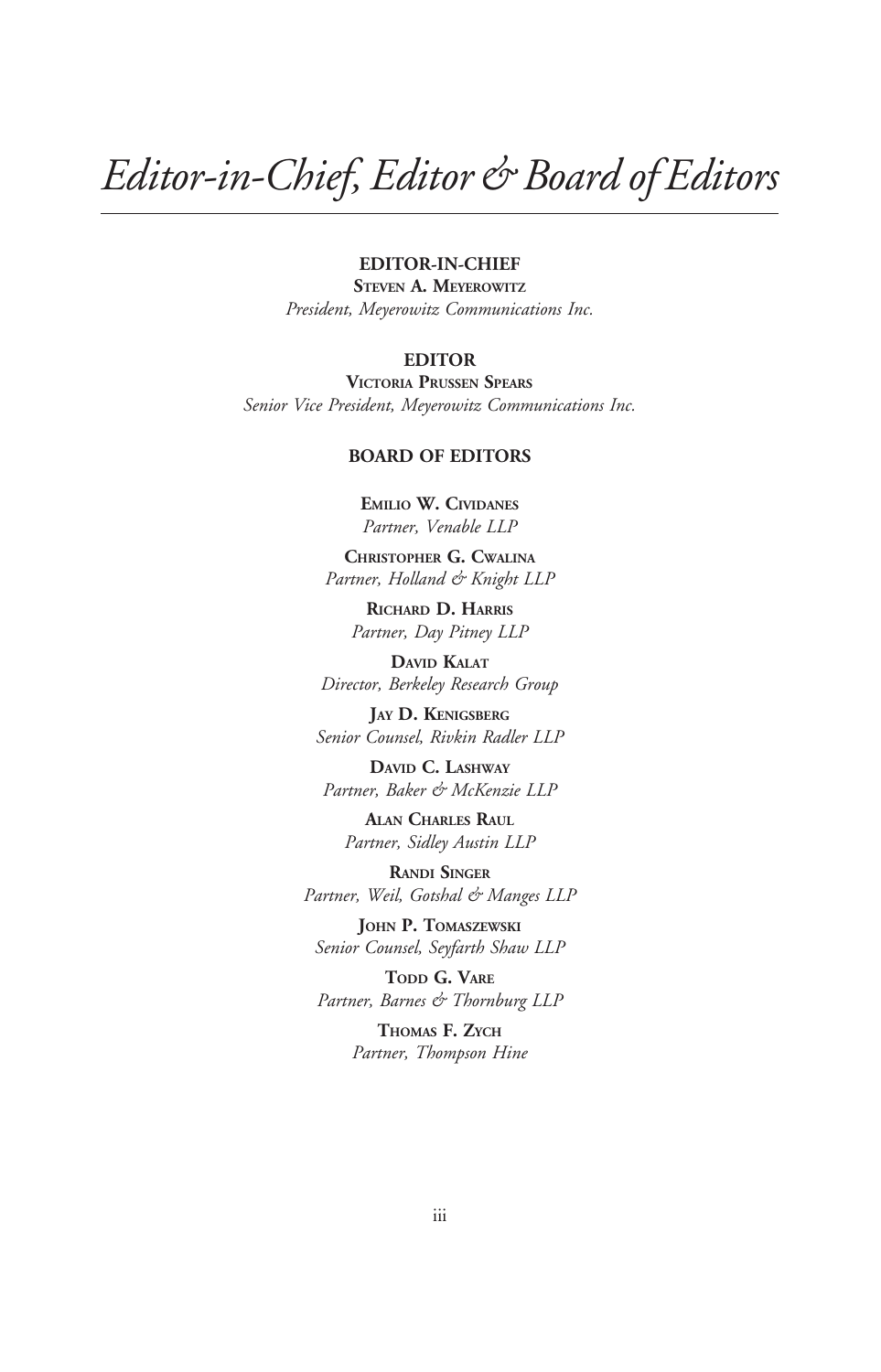Pratt's Privacy & Cybersecurity Law Report is published nine times a year by Matthew Bender & Company, Inc. Periodicals Postage Paid at Washington, D.C., and at additional mailing offices. Copyright 2020 Reed Elsevier Properties SA, used under license by Matthew Bender & Company, Inc. No part of this journal may be reproduced in any form—by microfilm, xerography, or otherwise—or incorporated into any information retrieval system without the written permission of the copyright owner. For customer support, please contact LexisNexis Matthew Bender, 1275 Broadway, Albany, NY 12204 or e-mail [Customer.Support@lexisnexis.com](mailto:Customer.Support@lexisnexis.com). Direct any editorial inquiries and send any material for publication to Steven A. Meyerowitz, Editor-in-Chief, Meyerowitz Communications Inc., 26910 Grand Central Parkway Suite 18R, Floral Park, New York 11005, [smeyerowitz@meyerowitzcommunications.com](mailto:smeyerowitz@meyerowitzcommunications.com), 646.539.8300. Material for publication is welcomed—articles, decisions, or other items of interest to lawyers and law firms, in-house counsel, government lawyers, senior business executives, and anyone interested in privacy and cybersecurity related issues and legal developments. This publication is designed to be accurate and authoritative, but neither the publisher nor the authors are rendering legal, accounting, or other professional services in this publication. If legal or other expert advice is desired, retain the services of an appropriate professional. The articles and columns reflect only the present considerations and views of the authors and do not necessarily reflect those of the firms or organizations with which they are affiliated, any of the former or present clients of the authors or their firms or organizations, or the editors or publisher.

POSTMASTER: Send address changes to Pratt's Privacy & Cybersecurity Law Report, LexisNexis Matthew Bender, 630 Central Ave., New Providence, NJ 07974.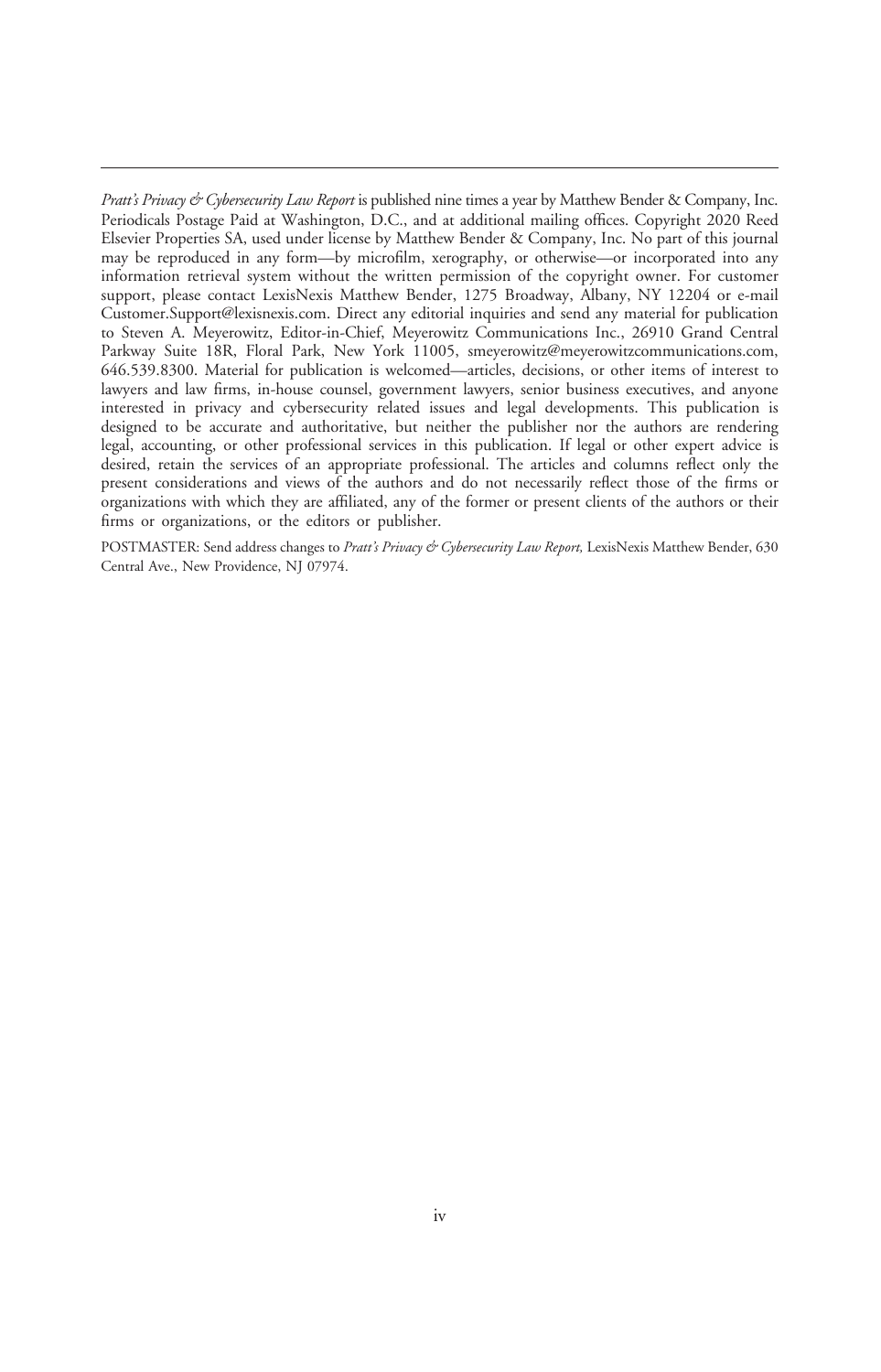### Cybersecurity: What Keeps Us Up at Night

#### By Jonathan S. Kolodner, Rahul Mukhi, and Megan Medeiros

Data breaches and cybersecurity are on minds of board members and other corporate stakeholders, particularly given the increasing reputational, regulatory and litigation consequences that often follow from a significant cybersecurity incident. The authors of this article discuss developments in the cybersecurity realm and advise board members to ask appropriate questions concerning management's policies and procedures around identifying and addressing significant data security risks.

According to a 2019 survey, chief legal officers ranked data breaches as the most important issue keeping them "up at night."<sup>1</sup> Cybersecurity also remained top of mind for boards and other corporate stakeholders, particularly given the increasing reputational, regulatory and litigation consequences that often follow from a significant cybersecurity incident.

#### MAJOR DATA BREACHES IN 2019

Last year saw a continued steady stream of major cybersecurity incidents, including:

- $\bullet$  The compromise of personal and financial information for approximately 100 million Capital One customers.
- The exposure of 885 million bank records from First American Corporation.
- $\bullet$  Quest Diagnostics' disclosure that approximately 7.7 million patients' personal and financial data had been accessed through its external collection agency.
- $\bullet$  The city of New Orleans declaring a state of emergency and shutting down its computers after being subject to a ransomware attack.

These are just some examples of a range of different kinds of cyberattacks that companies face, including system intrusions, business email compromise attacks (often through spearfishing) and ransomware. The continued prevalence of these attacks and their significant consequences underscore not only why companies and other organizations must devote sufficient resources to cybersecurity protection, but

Jonathan S. Kolodner ([jkolodner@cgsh.com\)](mailto:jkolodner@cgsh.com) is a partner at Cleary Gottlieb Steen & Hamilton LLP focusing on white-collar criminal enforcement and regulatory matters as well as complex commercial litigation. Rahul Mukhi ([rmukhi@cgsh.com\)](mailto:rmukhi@cgsh.com) is a partner at the firm focusing on criminal, securities, and other enforcement and regulatory matters as well as on complex commercial litigation. Megan Medeiros ([mmedeiros@cgsh.com\)](mailto:mmedeiros@cgsh.com) is a practice development lawyer at the firm concentrating her practice in intellectual property law.<br><sup>1</sup> ACC Chief Legal Officers 2019 Survey, *available at* [https://www.acc.com/sites/default/files/](https://www.acc.com/sites/default/files/resources/upload/2019-ACC-Chief-Legal-Officers-Survey.pdf)

[resources/upload/2019-ACC-Chief-Legal-Officers-Survey.pdf.](https://www.acc.com/sites/default/files/resources/upload/2019-ACC-Chief-Legal-Officers-Survey.pdf)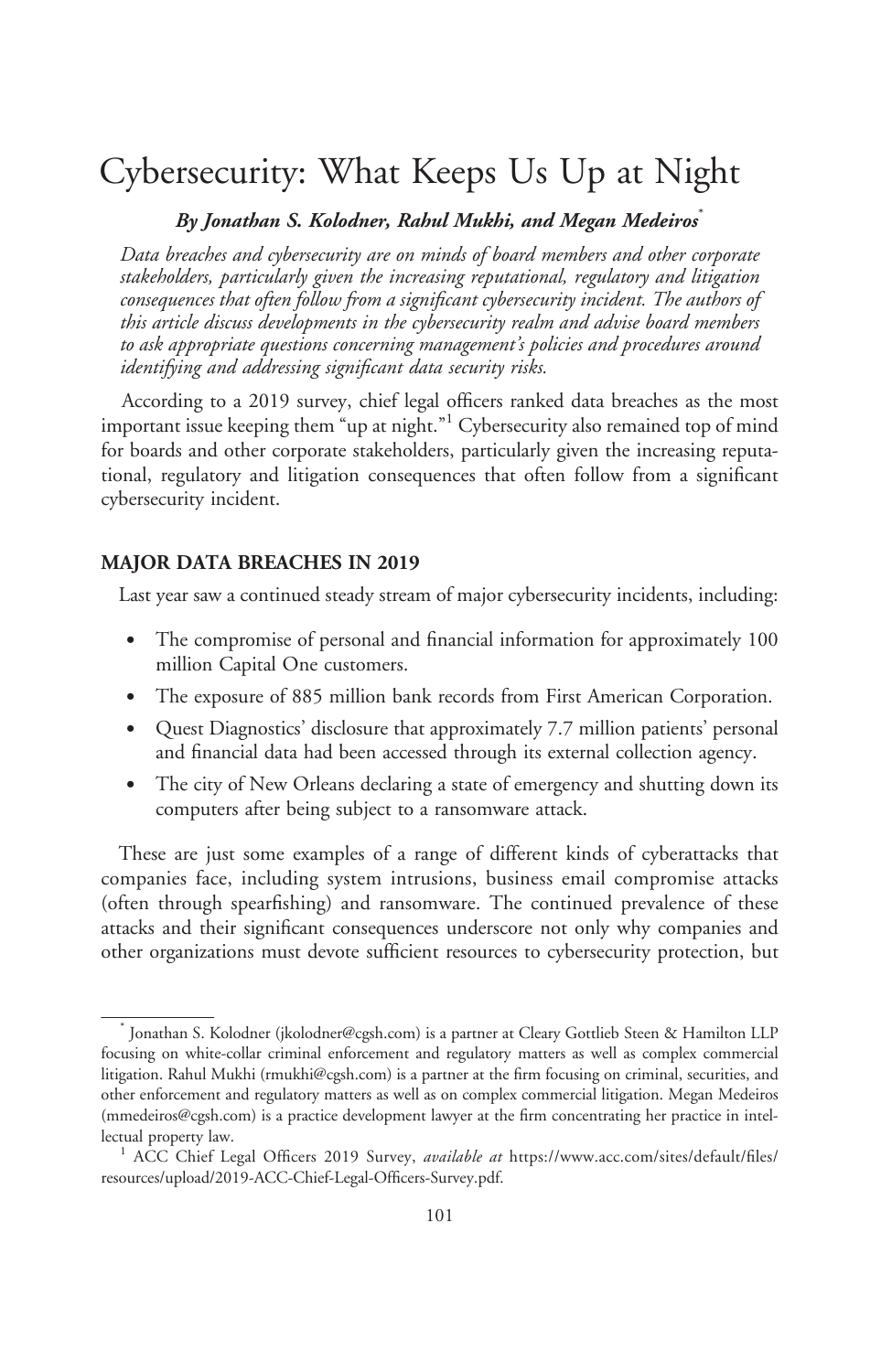also why boards must be vigilant in exercising oversight of the preparation for, and response to, these incidents.

In assessing the lessons and trends reflected in these cyberattacks, companies continue to benefit from having well-developed and practiced incident response plans to ensure timely and appropriate reaction to an incident. The benefits of ''segmented'' data was another recurring theme. Certain companies were able to minimize the fallout from cyber incidents because they had segmented the data they stored, meaning that hackers were only able to obtain limited information and could not fully access customer personal identifying information and/or financial information. In addition, ransomware attacks on businesses are reportedly at an all-time high and becoming increasingly sophisticated. Board members should be aware of these developments and ask appropriate questions concerning management's policies and procedures around identifying and addressing these significant data security risks.

#### REGULATORY FOCUS ON CYBERSECURITY

In 2019, many regulators were active in bringing cybersecurity enforcement actions against companies that allegedly maintained inadequate cybersecurity protections or failed to comply with related obligations. In addition to the large financial penalties they are imposing, one significant trend is how US regulators imposed significant ongoing obligations on companies' business operations, boards of directors, corporate officers and compliance professionals. These obligations serve as an important signal of the developing (and increasingly onerous) cybersecurity expectations of regulators:

- $\bullet$ Business Operations. In settlements reached with Equifax involving the Federal Trade Commission ("FTC") and attorneys general ("AG") from 48 states, Equifax was not only ordered to pay a \$700 million monetary penalty, but it was required to implement a robust and documented information security program that includes risk-based assessments, safeguards and qualified thirdparty evaluations, as well as specific security measures such as password encryption, multi-factor authentication and periodic penetration testing. The AG settlements further mandated that Equifax conduct biannual incident response exercises and weekly vulnerability scans of network systems, as well as begin remediating any "critical" security vulnerabilities within 24 hours.
- $\bullet$ Compliance. The FTC settlement with Equifax also required Equifax to designate the board of directors, a relevant committee thereof or a "senior officer" "responsible for [the] Information Security Program" to annually certify *under* penalty of perjury that Equifax has established the required information security program, is cooperating with the required third-party assessor evaluating the information security program and is not aware of any material non-compliance with the federal orders. Similarly, in connection with Facebook's settlement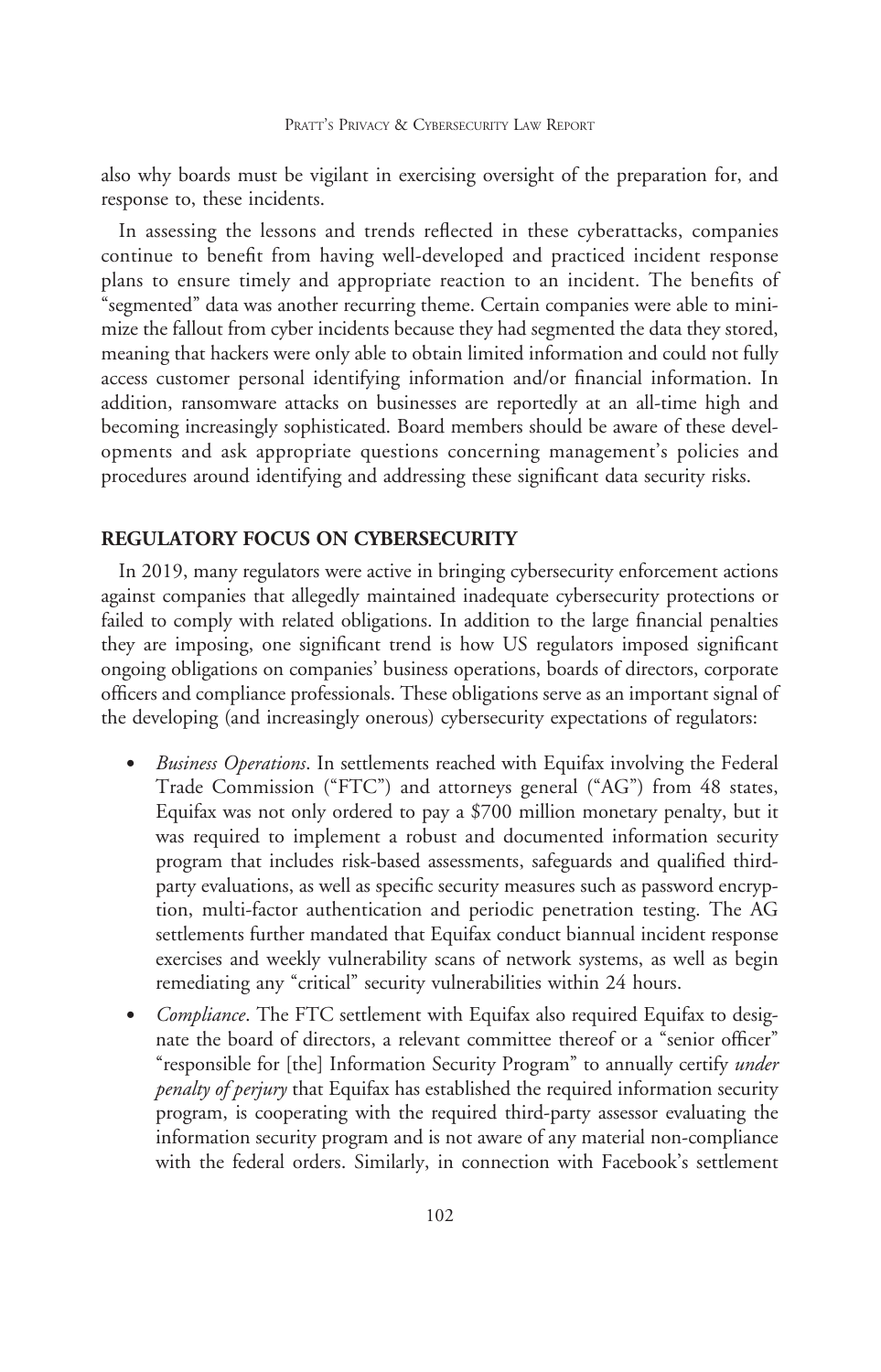with the FTC related to Cambridge Analytica, CEO Mark Zuckerberg and Facebook compliance officers must personally certify quarterly that Facebook has established and maintained the privacy program required under the FTC settlement.

 $\bullet$ Board Oversight. In connection with Facebook's FTC settlement, the company was also required to create two new board committees: an Independent Privacy Committee and an Independent Nominating Committee. The Independent Privacy Committee is comprised of independent directors demonstrating certain minimum privacy and data protection capabilities and is responsible for meeting at least quarterly with other independent directors and a third-party privacy assessor mandated by the order to discuss privacy issues, risks and compliance with the order, among other things. The committee must also approve any effort to remove or appoint an assessor. The Independent Nominating Committee, in turn, recommends and approves the appointment or removal of members of the Independent Privacy Committee, including determining whether members of that committee have the required privacy and data protection expertise.

Another important development is the increasing aggressiveness of European regulators in enforcing the General Data Protection Regulation (''GDPR''). In particular, the UK Information Commissioner's Office (''ICO'') announced headline-grabbing enforcement actions relating to alleged cybersecurity breaches and data protection violations in 2019:

- *British Airways*. While not quite reaching the maximum fine permitted by the GDPR (up to the higher of  $\epsilon$ 20 million or four percent of a company's global turnover), the ICO announced its intention to fine British Airways £183.4 million for a cybersecurity incident resulting in the misappropriation of the personal data of approximately 500,000 British Airways customers. The ICO has not disclosed how it determined the size of this fine, but it amounts to approximately 1.5 percent of British Airways global passenger turnover. The ICO noted that its investigation revealed that British Airways had ''poor security arrangements'' in relation to its customers' information.
- $\bullet$ Marriott. In July 2019, the ICO published its intention to fine Marriott £99.2 million for a cybersecurity incident affecting the Starwood guest reservation database starting as early as 2014 – notably, before Marriott acquired Starwood in 2016 – but not discovered until 2018. Records relating to about 30 million individuals in the European Economic Area were affected – seven million of which were related to individuals in the UK. Like the fine in British Airways, the ICO did not disclose how it calculated the fine, but it appears to amount to approximately 0.6 percent of Marriott's revenues in 2018.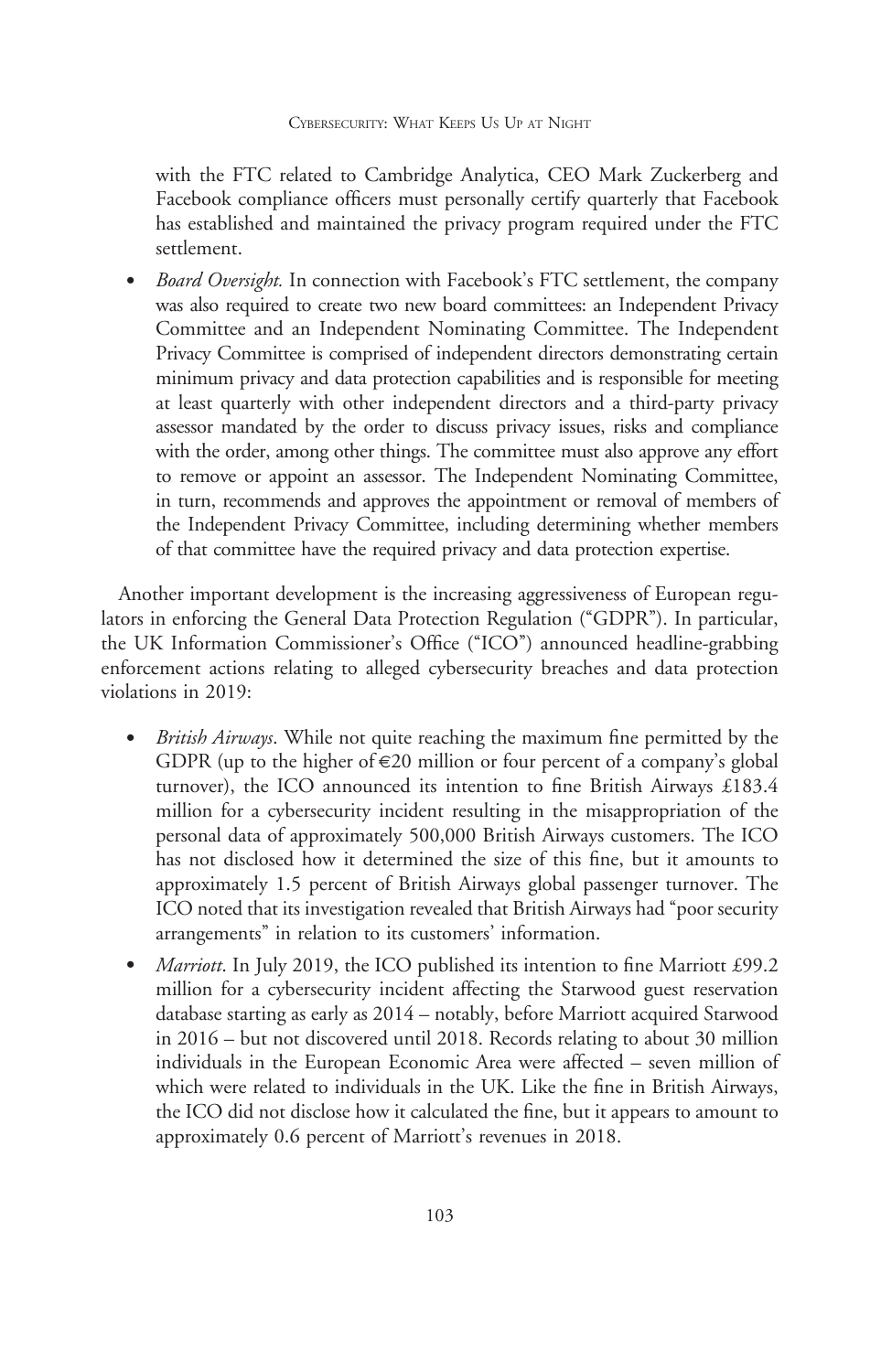One final regulatory note heading into 2020: More and more jurisdictions are imposing affirmative cybersecurity and data protection obligations on companies, beyond data breach notification obligations. Among other developments, in 2019, New York passed the SHIELD Act that, for the first time, affirmatively requires covered businesses to develop, implement and maintain ''reasonable'' data security safeguards, which include, among other things, conducting risk assessments and addressing identified risks. This will be a particular area to watch as regulators continue their focus on cybersecurity compliance in 2020.

#### LITIGATION DEVELOPMENTS

2019 also saw a significant uptick in U.S. shareholder litigation relating to data breaches. Until 2019, shareholder derivative cases against board members arising out of a data breach had resulted in either dismissals or settlements with relatively low monetary payments. However, in early 2019, In re Yahoo! Inc. Shareholder Litigation resulted in a significant monetary settlement by the defendants, potentially breathing new life into shareholder derivative claims following a significant data breach.

The complaints alleged, among other things, that Yahoo and its former and current executives and officers breached their fiduciary duties by failing to timely disclose and concealing two data breaches. The settlement reached by the board members and other defendants provided for a \$29 million payment to settle the derivative claims, by far the largest such settlement to date.

Shareholder securities fraud litigation also proceeded at a brisk pace, largely mirroring claims filed in prior years by claiming that public companies failed to adequately and/or timely disclose material cybersecurity incidents and risks. The success of these cases has turned on whether the company's public disclosures concerning cybersecurity risks and incidents were sufficiently robust to defeat claims that shareholders were misled.

#### KEY TAKEAWAYS FOR BOARDS OF DIRECTORS

- $\bullet$  Data breach incidents continue to proliferate, with business email compromise and ransomware attacks against businesses on the rise in particular. Board members should focus on whether adequate resources are being dedicated by management to identify and address such risks, and whether management has a well-tested plan in place to execute in case of an attack.
- $\bullet$  Regulators in the Unites States and Europe continue their focus on cybersecurity. In addition to monetary penalties, certain regulators are also seeking to require companies to implement privacy and cybersecurity risk assessments, third-party monitoring, specified director and officer responsibilities and